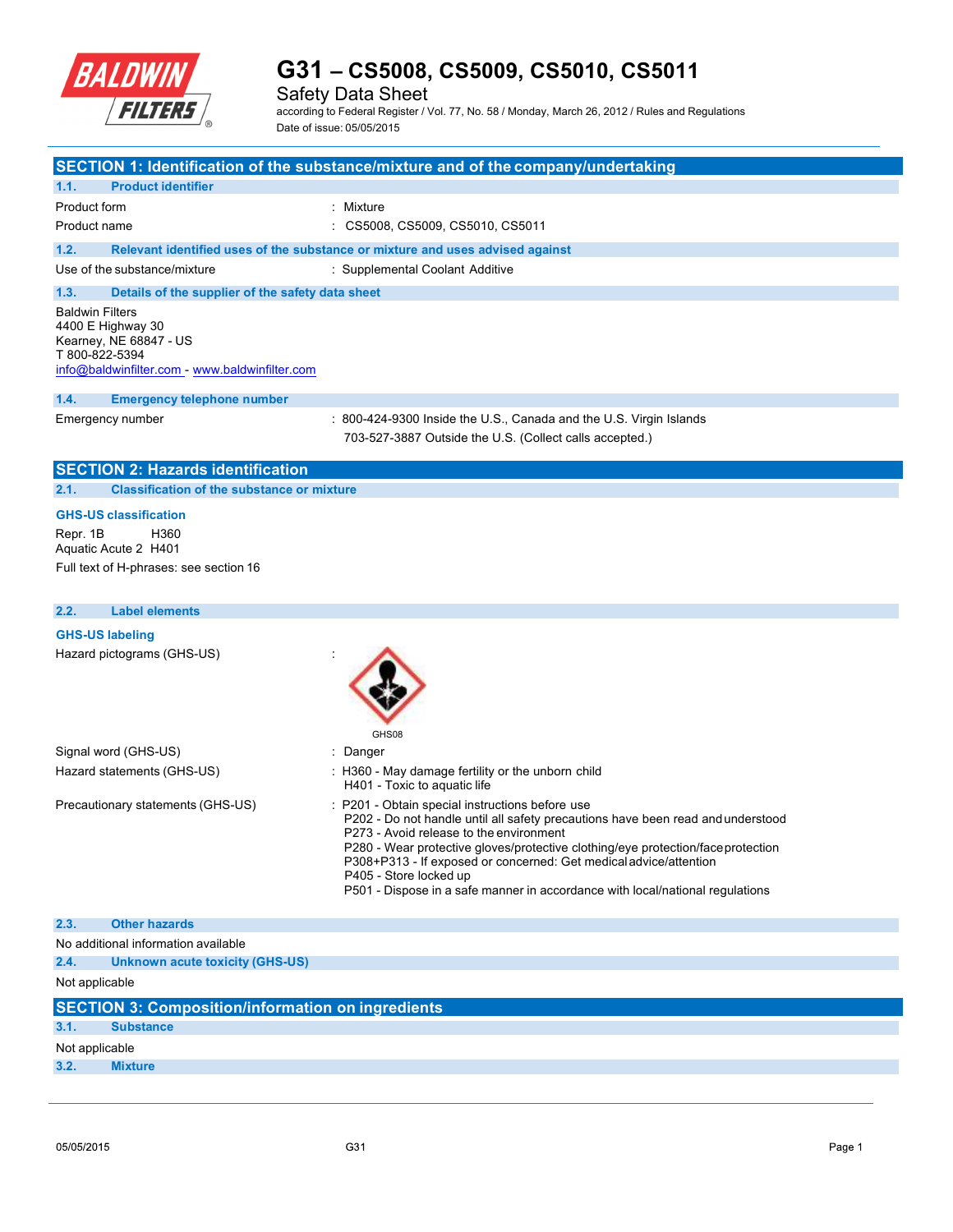Safety Data Sheet<br>according to Federal Register / Vol. 77, No. 58 / Monday, March 26, 2012 / Rules and Regulations

| <b>Name</b>                     | <b>Product identifier</b> | $\frac{9}{6}$        | <b>GHS-US classification</b>                                           |
|---------------------------------|---------------------------|----------------------|------------------------------------------------------------------------|
| Sodium Nitrite                  | (CAS No) 7632-00-0        | $1 - 5$              | Ox. Sol. 3. H272<br>Acute Tox. 3 (Oral), H301<br>Aquatic Acute 1, H400 |
| Sodium Mercaptobenzothiazole    | (CAS No) 2492-26-4        | $1 - 5$              | Acute Tox. 4 (Oral), H302<br>Aquatic Acute 1, H400                     |
| Disodium Tetraborate, Anhydrous | (CAS No) 1330-43-4        | $\prec$ $\acute{\ }$ | Repr. 1B, H360<br>Aquatic Acute 3, H402                                |

Full text of H-phrases: see section 16

| <b>SECTION 4: First aid measures</b>                                                                                                                                         |                                                                                                                                                                                |  |  |
|------------------------------------------------------------------------------------------------------------------------------------------------------------------------------|--------------------------------------------------------------------------------------------------------------------------------------------------------------------------------|--|--|
| 4.1.<br><b>Description of first aid measures</b>                                                                                                                             |                                                                                                                                                                                |  |  |
| First-aid measures general                                                                                                                                                   | : Never give anything by mouth to an unconscious person. If exposed or concerned: Get<br>medical advice/attention.                                                             |  |  |
| First-aid measures after inhalation                                                                                                                                          | : Remove to fresh air and keep at rest in a position comfortable for breathing. Immediately call a<br>POISON CENTER or doctor/physician.                                       |  |  |
| First-aid measures after skin contact                                                                                                                                        | : Remove/Take off immediately all contaminated clothing. Rinse skin with water/shower.<br>Immediately call a POISON CENTER or doctor/physician.                                |  |  |
| First-aid measures after eye contact                                                                                                                                         | : Rinse cautiously with water for several minutes. Remove contact lenses, if present and easy to<br>do. Continue rinsing. Immediately call a POISON CENTER ordoctor/physician. |  |  |
| First-aid measures after ingestion                                                                                                                                           | : Rinse mouth. Do NOT induce vomiting. Immediately call a POISON CENTER or<br>doctor/physician.                                                                                |  |  |
| 4.2.<br>Most important symptoms and effects, both acute and delayed                                                                                                          |                                                                                                                                                                                |  |  |
| Symptoms/injuries                                                                                                                                                            | : Causes severe skin burns and eye damage. May damage fertility or the unborn child.                                                                                           |  |  |
| 4.3.<br>Indication of any immediate medical attention and special treatment needed                                                                                           |                                                                                                                                                                                |  |  |
| No additional information available                                                                                                                                          |                                                                                                                                                                                |  |  |
| <b>SECTION 5: Firefighting measures</b>                                                                                                                                      |                                                                                                                                                                                |  |  |
| 5.1.<br><b>Extinguishing media</b>                                                                                                                                           |                                                                                                                                                                                |  |  |
| Suitable extinguishing media                                                                                                                                                 | : Foam. Dry powder. Carbon dioxide. Water spray. Sand.                                                                                                                         |  |  |
| Unsuitable extinguishing media                                                                                                                                               | : Do not use a heavy water stream.                                                                                                                                             |  |  |
| 5.2.<br>Special hazards arising from the substance or mixture                                                                                                                |                                                                                                                                                                                |  |  |
| Reactivity                                                                                                                                                                   | : Thermal decomposition generates : Corrosive vapors.                                                                                                                          |  |  |
| 5.3.<br><b>Advice for firefighters</b>                                                                                                                                       |                                                                                                                                                                                |  |  |
| Firefighting instructions                                                                                                                                                    | : Use water spray or fog for cooling exposed containers. Exercise caution when fighting any<br>chemical fire. Prevent fire-fighting water from entering environment.           |  |  |
| Protection during firefighting                                                                                                                                               | : Do not enter fire area without proper protective equipment, including respiratory protection.                                                                                |  |  |
| <b>SECTION 6: Accidental release measures</b>                                                                                                                                |                                                                                                                                                                                |  |  |
| 6.1.<br>Personal precautions, protective equipment and emergency procedures                                                                                                  |                                                                                                                                                                                |  |  |
| 6.1.1.<br>For non-emergency personnel                                                                                                                                        |                                                                                                                                                                                |  |  |
| Emergency procedures                                                                                                                                                         | : Evacuate unnecessary personnel.                                                                                                                                              |  |  |
| 6.1.2.<br>For emergency responders                                                                                                                                           |                                                                                                                                                                                |  |  |
| Protective equipment<br>: Equip cleanup crew with proper protection.                                                                                                         |                                                                                                                                                                                |  |  |
| <b>Emergency procedures</b>                                                                                                                                                  | : Ventilate area.                                                                                                                                                              |  |  |
| 6.2.<br><b>Environmental precautions</b>                                                                                                                                     |                                                                                                                                                                                |  |  |
|                                                                                                                                                                              | Prevent entry to sewers and public waters. Notify authorities if liquid enters sewers or public waters. Avoid release to the environment.                                      |  |  |
| 6.3.<br>Methods and material for containment and cleaning up                                                                                                                 |                                                                                                                                                                                |  |  |
| : Soak up spills with inert solids, such as clay or diatomaceous earth as soon as possible. Collect<br>Methods for cleaning up<br>spillage. Store away from other materials. |                                                                                                                                                                                |  |  |

**6.4. Reference to other sections**

See Heading 8. Exposure controls and personal protection.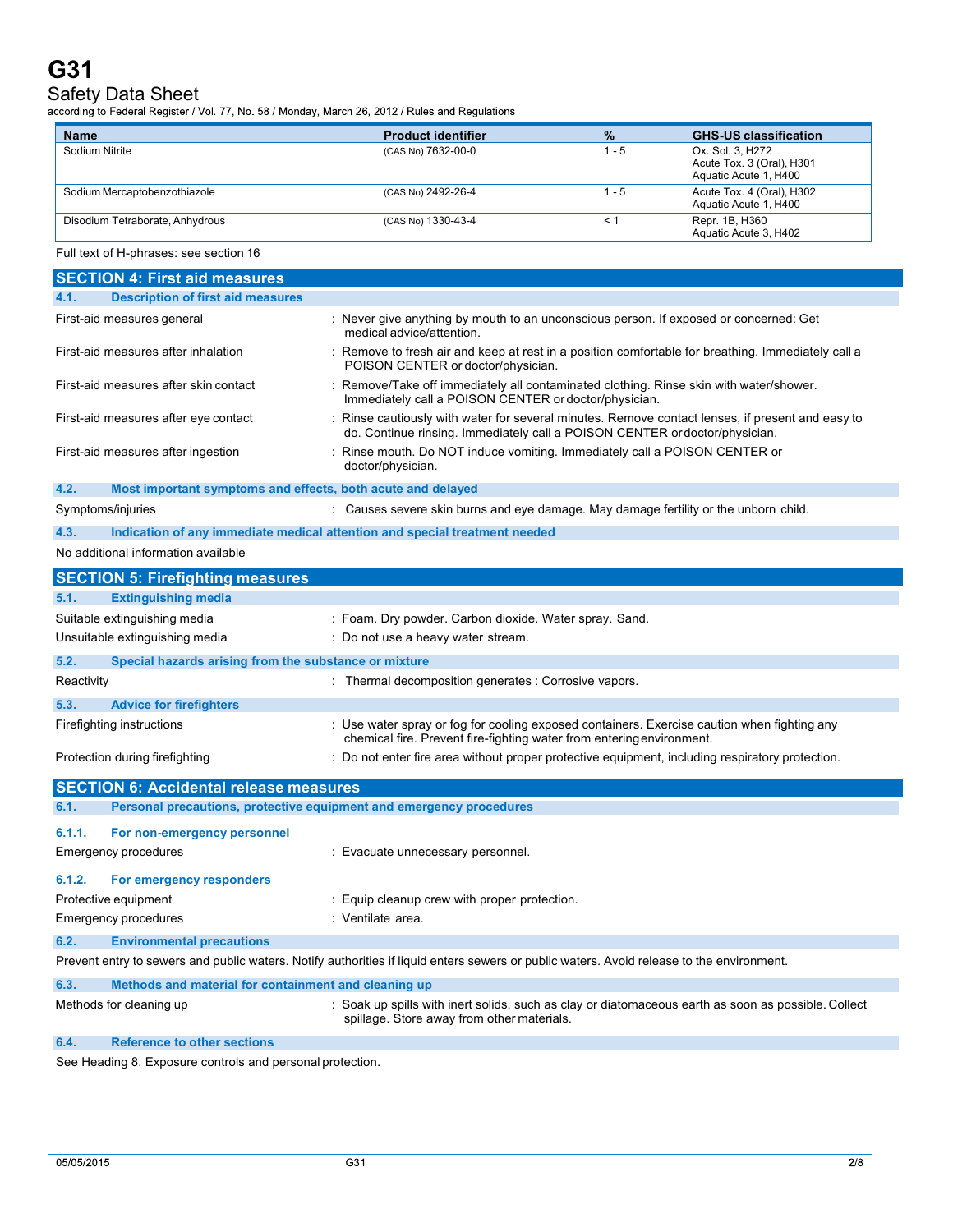Safety Data Sheet<br>according to Federal Register / Vol. 77, No. 58 / Monday, March 26, 2012 / Rules and Regulations

| <b>SECTION 7: Handling and storage</b>                               |                                                                                                                                                                                                                                                                                                                                                                                                                            |
|----------------------------------------------------------------------|----------------------------------------------------------------------------------------------------------------------------------------------------------------------------------------------------------------------------------------------------------------------------------------------------------------------------------------------------------------------------------------------------------------------------|
| <b>Precautions for safe handling</b><br>7.1.                         |                                                                                                                                                                                                                                                                                                                                                                                                                            |
| Precautions for safe handling                                        | : Wash hands and other exposed areas with mild soap and water before eating, drinking or<br>smoking and when leaving work. Provide good ventilation in process area to preventformation<br>of vapor. Do not breathe dust/fume/gas/mist/vapors/spray. Avoid contact during<br>pregnancy/while nursing. Do not handle until all safety precautions have been read and<br>understood. Obtain special instructions before use. |
| Hygiene measures                                                     | : Wash hands, forearms and face thoroughly after handling.                                                                                                                                                                                                                                                                                                                                                                 |
| Conditions for safe storage, including any incompatibilities<br>7.2. |                                                                                                                                                                                                                                                                                                                                                                                                                            |
| Technical measures                                                   | : Comply with applicable regulations.                                                                                                                                                                                                                                                                                                                                                                                      |
| Storage conditions                                                   | : Keep only in the original container in a cool, well-ventilated place. Keep container closed when<br>not in use.                                                                                                                                                                                                                                                                                                          |
| Incompatible products                                                | : Strong bases. Strong acids.                                                                                                                                                                                                                                                                                                                                                                                              |
| Incompatible materials                                               | : Sources of ignition. Direct sunlight.                                                                                                                                                                                                                                                                                                                                                                                    |

#### **7.3. Specific end use(s)**

#### No additional information available

| <b>SECTION 8: Exposure controls/personal protection</b> |                                 |                    |  |
|---------------------------------------------------------|---------------------------------|--------------------|--|
| 8.1.<br><b>Control parameters</b>                       |                                 |                    |  |
| <b>TR84718 - Liquid</b>                                 |                                 |                    |  |
| <b>ACGIH</b>                                            | Not applicable                  |                    |  |
| <b>OSHA</b>                                             | Not applicable                  |                    |  |
| Disodium Tetraborate, Anhydrous (1330-43-4)             |                                 |                    |  |
| <b>ACGIH</b>                                            | ACGIH TWA (mg/m <sup>3</sup> )  | $2 \text{ mg/m}^3$ |  |
| <b>ACGIH</b>                                            | ACGIH STEL (mg/m <sup>3</sup> ) | $6 \text{ mg/m}^3$ |  |
| <b>OSHA</b>                                             | Not applicable                  |                    |  |

| Sodium Mercaptobenzothiazole (2492-26-4) |                |  |
|------------------------------------------|----------------|--|
| <b>ACGIH</b>                             | Not applicable |  |
| OSHA                                     | Not applicable |  |

| <b>Sodium Nitrite (7632-00-0)</b> |                |
|-----------------------------------|----------------|
| <b>ACGIH</b>                      | Not applicable |
| <b>OSHA</b>                       | Not applicable |

| 8.2. | <b>Exposure controls</b>      |                                   |
|------|-------------------------------|-----------------------------------|
|      | Personal protective equipment | : Avoid all unnecessary exposure. |
|      |                               |                                   |

| Hand protection          | : Wear protective gloves/protective clothing/eye protection/face protection protective gloves. |
|--------------------------|------------------------------------------------------------------------------------------------|
| Eye protection           | : Chemical goggles or face shield.                                                             |
| Skin and body protection | : Wear suitable protective clothing.                                                           |
| Respiratory protection   | Wear appropriate mask.                                                                         |
| Other information        | : Do not eat, drink or smoke during use.                                                       |

| <b>SECTION 9: Physical and chemical properties</b>            |                     |     |  |  |
|---------------------------------------------------------------|---------------------|-----|--|--|
| Information on basic physical and chemical properties<br>9.1. |                     |     |  |  |
| Physical state                                                | $:$ Liquid          |     |  |  |
| Color                                                         | : red               |     |  |  |
| Odor                                                          | $:$ mild            |     |  |  |
| Odor threshold                                                | : No data available |     |  |  |
| pH                                                            | $: 10.8 - 11.8$     |     |  |  |
| Relative evaporation rate (butylacetate=1)                    | : No data available |     |  |  |
| Melting point                                                 | : No data available |     |  |  |
| Freezing point                                                | $: 0^{\circ}C$      |     |  |  |
| 05/05/2015                                                    | G31                 | 3/8 |  |  |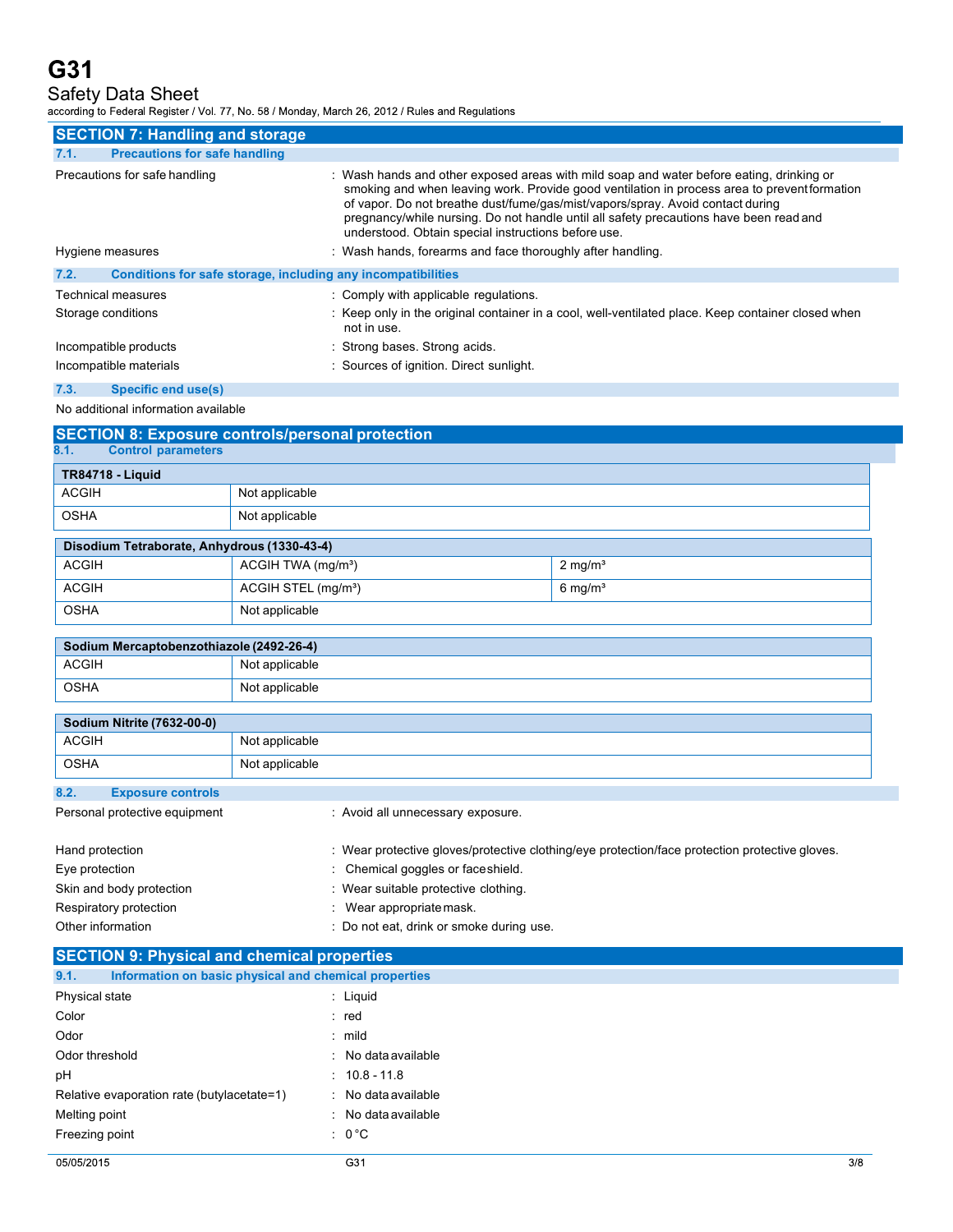Safety Data Sheet<br>according to Federal Register / Vol. 77, No. 58 / Monday, March 26, 2012 / Rules and Regulations

| Boiling point                   | No data available  |
|---------------------------------|--------------------|
| Flash point                     | : Not Applicable.  |
| Auto-ignition temperature       | No data available  |
| Decomposition temperature       | No data available  |
| Flammability (solid, gas)       | No data available  |
| Vapor pressure                  | $2.4$ kPa          |
| Relative vapor density at 20 °C | $\leq 1$           |
| Relative density                | No data available  |
| Density                         | 1.042 - 1.064 g/ml |
| Solubility                      | Water: 100 %       |
| Log Pow                         | No data available  |
| Log Kow                         | No data available  |
| Viscosity, kinematic            | No data available  |
| Viscosity, dynamic              | : Not Available.   |
| Explosive properties            | No data available  |
| Oxidizing properties            | No data available  |
| Explosive limits                | No data available  |
|                                 |                    |

## **9.2. Other information**

No additional information available

|                            | <b>SECTION 10: Stability and reactivity</b>          |                                                                                            |  |  |  |
|----------------------------|------------------------------------------------------|--------------------------------------------------------------------------------------------|--|--|--|
| 10.1.                      | <b>Reactivity</b>                                    |                                                                                            |  |  |  |
|                            | Thermal decomposition generates : Corrosive vapors.  |                                                                                            |  |  |  |
| 10.2.                      | <b>Chemical stability</b>                            |                                                                                            |  |  |  |
|                            | Not established.                                     |                                                                                            |  |  |  |
| 10.3.                      | <b>Possibility of hazardous reactions</b>            |                                                                                            |  |  |  |
| Not established.           |                                                      |                                                                                            |  |  |  |
| 10.4.                      | <b>Conditions to avoid</b>                           |                                                                                            |  |  |  |
|                            | Direct sunlight. Extremely high or low temperatures. |                                                                                            |  |  |  |
| 10.5.                      | <b>Incompatible materials</b>                        |                                                                                            |  |  |  |
|                            | Strong acids. Strong bases.                          |                                                                                            |  |  |  |
| 10.6.                      | <b>Hazardous decomposition products</b>              |                                                                                            |  |  |  |
|                            |                                                      | Fume. Carbon monoxide. Carbon dioxide. Thermal decomposition generates : Corrosive vapors. |  |  |  |
|                            | <b>SECTION 11: Toxicological information</b>         |                                                                                            |  |  |  |
| 11.1.                      | Information on toxicological effects                 |                                                                                            |  |  |  |
| Acute toxicity             |                                                      | : Not classified                                                                           |  |  |  |
|                            | Disodium Tetraborate, Anhydrous (1330-43-4)          |                                                                                            |  |  |  |
| LD50 oral rat              |                                                      | 2660 mg/kg                                                                                 |  |  |  |
| LD50 dermal rabbit         |                                                      | > 2000 mg/kg                                                                               |  |  |  |
| ATE US (oral)              |                                                      | 2660.000 mg/kg bodyweight                                                                  |  |  |  |
|                            | Sodium Mercaptobenzothiazole (2492-26-4)             |                                                                                            |  |  |  |
| LD50 oral rat              |                                                      | 750 mg/kg                                                                                  |  |  |  |
| <b>I DEO</b> dormal rabbit |                                                      | $\sim$ 1250 malka                                                                          |  |  |  |

| LD50 dermal rabbit         | > 1250 mg/kg             |  |
|----------------------------|--------------------------|--|
| ATE US (oral)              | 750.000 mg/kg bodyweight |  |
| Sodium Nitrite (7632-00-0) |                          |  |
| LD50 oral rat              | 85 mg/kg                 |  |
| LC50 inhalation rat (mg/l) | $5.5 \,\mathrm{mq}/l/4h$ |  |
| ATE US (oral)              | 85.000 mg/kg bodyweight  |  |
| ATE US (vapors)            | 5.500 mg/l/4h            |  |
| ATE US (dust, mist)        | 5.500 mg/l/4h            |  |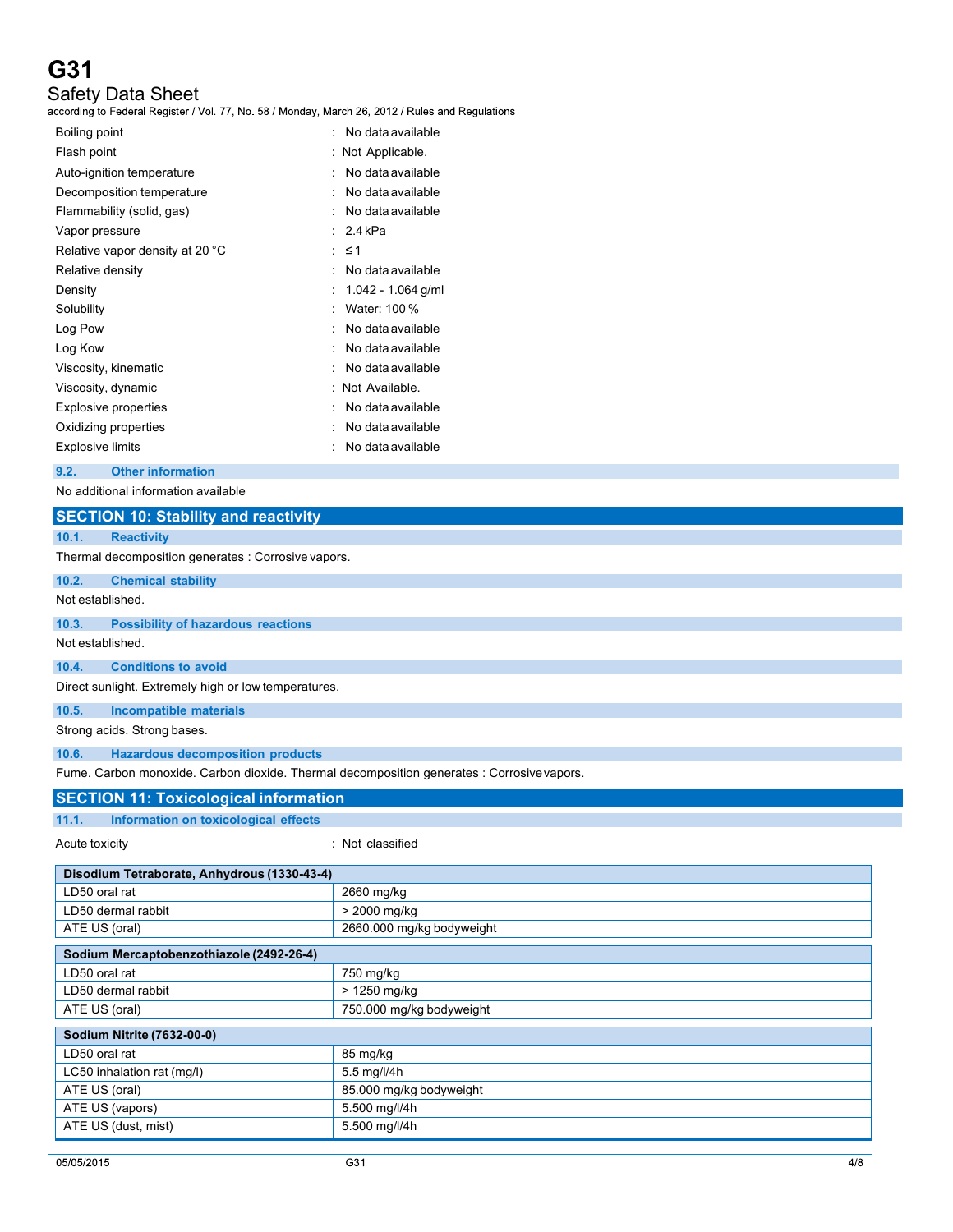symptoms

Safety Data Sheet<br>according to Federal Register / Vol. 77, No. 58 / Monday, March 26, 2012 / Rules and Regulations

| Skin corrosion/irritation                             | : Not classified<br>pH: 10.8 - 11.8                                 |
|-------------------------------------------------------|---------------------------------------------------------------------|
| Serious eye damage/irritation                         | : Not classified                                                    |
|                                                       | pH: 10.8 - 11.8                                                     |
| Respiratory or skin sensitization                     | : Not classified                                                    |
| Germ cell mutagenicity                                | : Not classified                                                    |
| Carcinogenicity                                       | : Not classified                                                    |
| Reproductive toxicity                                 | : May damage fertility or the unborn child.                         |
| Specific target organ toxicity (single exposure)      | : Not classified                                                    |
| Specific target organ toxicity (repeated<br>exposure) | : Not classified                                                    |
| Aspiration hazard                                     | : Not classified                                                    |
| Potential adverse human health effects and            | : Based on available data, the classification criteria are not met. |

|                                             | <b>SECTION 12: Ecological information</b> |                          |  |  |  |
|---------------------------------------------|-------------------------------------------|--------------------------|--|--|--|
| 12.1.                                       | <b>Toxicity</b>                           |                          |  |  |  |
| Ecology - water                             |                                           | : Toxic to aquatic life. |  |  |  |
| Disodium Tetraborate, Anhydrous (1330-43-4) |                                           |                          |  |  |  |

| LC50 fishes 1                                 | 340 mg/l (Exposure time: 96 h - Species: Limanda limanda)                                 |  |  |
|-----------------------------------------------|-------------------------------------------------------------------------------------------|--|--|
| EC50 Daphnia 1                                | 1085 - 1402 mg/l (Exposure time: 48 h - Species: Daphnia magna)                           |  |  |
| EC50 other aquatic organisms 1                | 158 mg/l (Exposure time: 96 h - Species: Desmodesmus subspicatus)                         |  |  |
| EC50 other aquatic organisms 2                | 2.6 - 21.8 mg/l (Exposure time: 96 h - Species: Pseudokirchneriella subcapitata [static]) |  |  |
| Sodium Mercaptobenzothiazole (2492-26-4)      |                                                                                           |  |  |
| LC50 fishes 1                                 | 0.3 - 1.1 mg/l (Exposure time: 96 h - Species: Oncorhynchus mykiss [static])              |  |  |
| EC50 Daphnia 1                                | 1.9 - 5.1 mg/l (Exposure time: 48 h - Species: Daphnia magna [Static])                    |  |  |
| EC50 other aguatic organisms 1                | 0.3 mg/l (Exposure time: 96 h - Species: Pseudokirchneriella subcapitata)                 |  |  |
| LC50 fish 2                                   | 3.8 mg/l (Exposure time: 96 h - Species: Lepomis macrochirus [static])                    |  |  |
| Sodium Nitrite (7632-00-0)                    |                                                                                           |  |  |
| LC50 fishes 1                                 | 0.19 mg/l (Exposure time: 96 h - Species: Oncorhynchus mykiss [flow-through])             |  |  |
| $LC50$ fish 2                                 | 0.092 - 0.13 mg/l (Exposure time: 96 h - Species: Oncorhynchus mykiss [flow-through])     |  |  |
| 12.2.<br><b>Persistence and degradability</b> |                                                                                           |  |  |
| <b>TR84718 - Liquid</b>                       |                                                                                           |  |  |

| .iquid<br>- 0                              |                            |
|--------------------------------------------|----------------------------|
| .<br>-<br>ਾ≏⊴ebilitv<br>л.<br>המחרי<br>. . | Nr<br>.<br>$\sim$ 10.<br>. |

| 12.3.<br><b>Bioaccumulative potential</b>           |                   |  |  |
|-----------------------------------------------------|-------------------|--|--|
| <b>TR84718 - Liquid</b>                             |                   |  |  |
| Bioaccumulative potential                           | Not established.  |  |  |
| Disodium Tetraborate, Anhydrous (1330-43-4)         |                   |  |  |
| BCF fish 1<br>(no evidence of bioaccumulation)      |                   |  |  |
| Sodium Mercaptobenzothiazole (2492-26-4)            |                   |  |  |
| Log Pow                                             | $-0.46$           |  |  |
| Sodium Nitrite (7632-00-0)                          |                   |  |  |
| Log Pow                                             | $-3.7$ (at 25 °C) |  |  |
| 12.4.<br><b>Mobility in soil</b>                    |                   |  |  |
| h le ce elebración de la consection constituto la l |                   |  |  |

No additional information available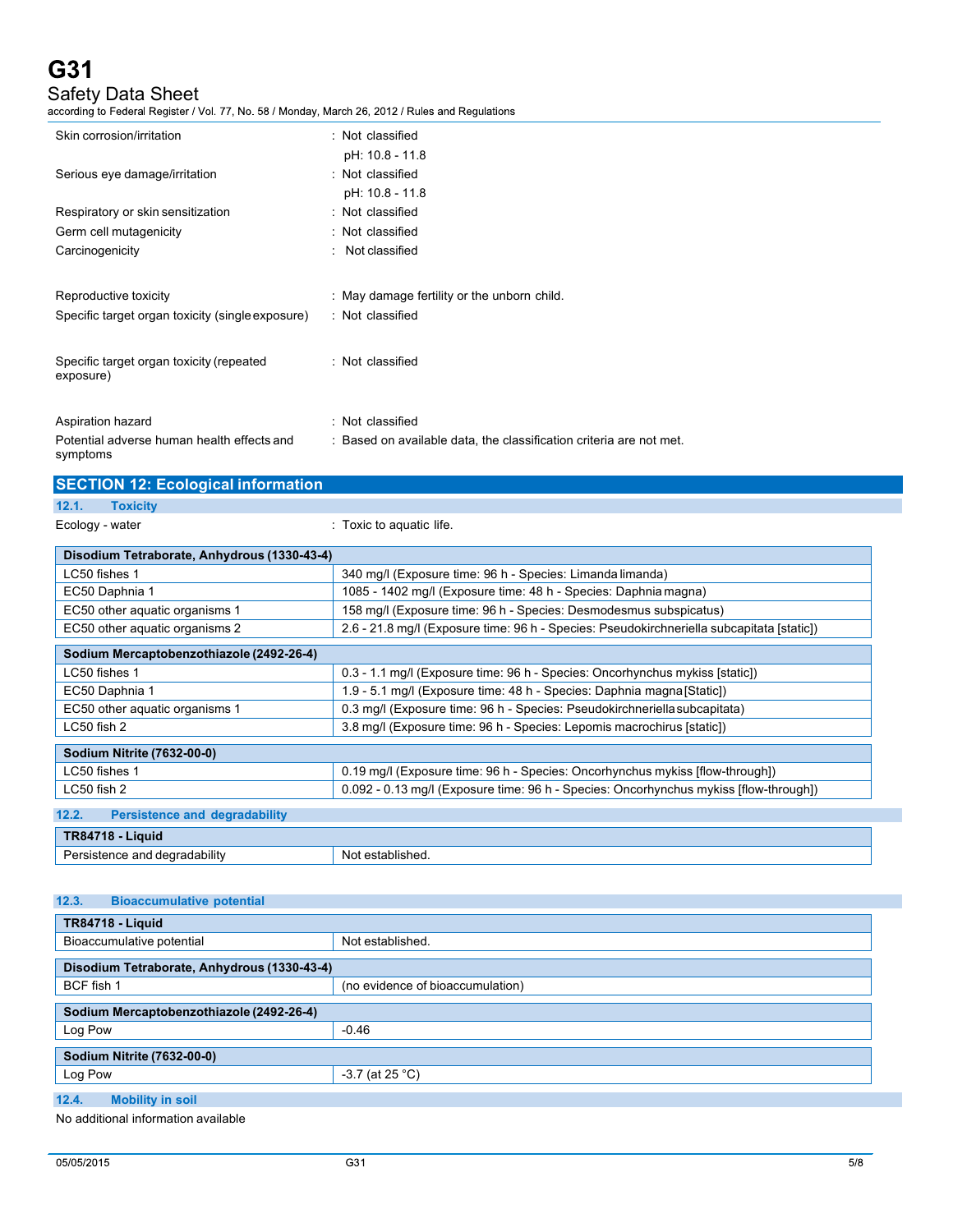Safety Data Sheet<br>according to Federal Register / Vol. 77, No. 58 / Monday, March 26, 2012 / Rules and Regulations

| 12.5.<br><b>Other adverse effects</b>                |                                                                                                                                                      |  |  |  |
|------------------------------------------------------|------------------------------------------------------------------------------------------------------------------------------------------------------|--|--|--|
| Effect on the global warming                         | : No known ecological damage caused by this product.                                                                                                 |  |  |  |
| Other information                                    | : Avoid release to the environment.                                                                                                                  |  |  |  |
| <b>SECTION 13: Disposal considerations</b>           |                                                                                                                                                      |  |  |  |
| 13.1.<br><b>Waste treatment methods</b>              |                                                                                                                                                      |  |  |  |
| Waste disposal recommendations                       | : Dispose in a safe manner in accordance with local/national regulations. Dispose in a safe<br>manner in accordance with local/national regulations. |  |  |  |
| Ecology - waste materials                            | : Avoid release to the environment.                                                                                                                  |  |  |  |
| <b>SECTION 14: Transport information</b>             |                                                                                                                                                      |  |  |  |
| UN-No.(DOT)                                          | : UN3082                                                                                                                                             |  |  |  |
| UN-No. (IMDG)                                        | Non Regulated                                                                                                                                        |  |  |  |
| UN-No.(IATA)                                         | : Non Regulated                                                                                                                                      |  |  |  |
| 14.2.<br><b>UN proper shipping name</b>              |                                                                                                                                                      |  |  |  |
| Proper Shipping Name (DOT)                           | : Environmentally Hazardous Substances, Liquid, N.O.S.                                                                                               |  |  |  |
|                                                      | (Sodium Nitrite)                                                                                                                                     |  |  |  |
|                                                      | RQ of 2400 kg                                                                                                                                        |  |  |  |
| Proper Shipping Name (IMDG)                          | : Not applicable                                                                                                                                     |  |  |  |
| Proper Shipping Name (IATA)                          | : Not applicable                                                                                                                                     |  |  |  |
| 14.3.<br><b>Transport hazard class(es)</b>           |                                                                                                                                                      |  |  |  |
| Department of Transportation (DOT) Hazard<br>Classes | : 9 - Class 9 (Miscellaneous dangerous materials)                                                                                                    |  |  |  |
| Hazard labels (DOT)                                  | : 9                                                                                                                                                  |  |  |  |
|                                                      |                                                                                                                                                      |  |  |  |
|                                                      |                                                                                                                                                      |  |  |  |
| Transport hazard class(es) (IMDG)                    | : Not applicable                                                                                                                                     |  |  |  |
| Transport hazard class(es) (IATA)                    | : Not applicable                                                                                                                                     |  |  |  |
| 14.4.<br><b>Packing group</b>                        |                                                                                                                                                      |  |  |  |
| Packing group (DOT)                                  | $\lesssim 10$                                                                                                                                        |  |  |  |
| Packing group (IMDG)                                 | : Not applicable                                                                                                                                     |  |  |  |
| Packing group (IATA)                                 | : Not applicable                                                                                                                                     |  |  |  |
| 14.5.<br><b>Environmental hazards</b>                |                                                                                                                                                      |  |  |  |
| Marine pollutant(DOT)                                | : No                                                                                                                                                 |  |  |  |
| Marine pollutant(IMDG)                               | : No                                                                                                                                                 |  |  |  |
| Marine pollutant(IATA)                               | : No                                                                                                                                                 |  |  |  |
|                                                      |                                                                                                                                                      |  |  |  |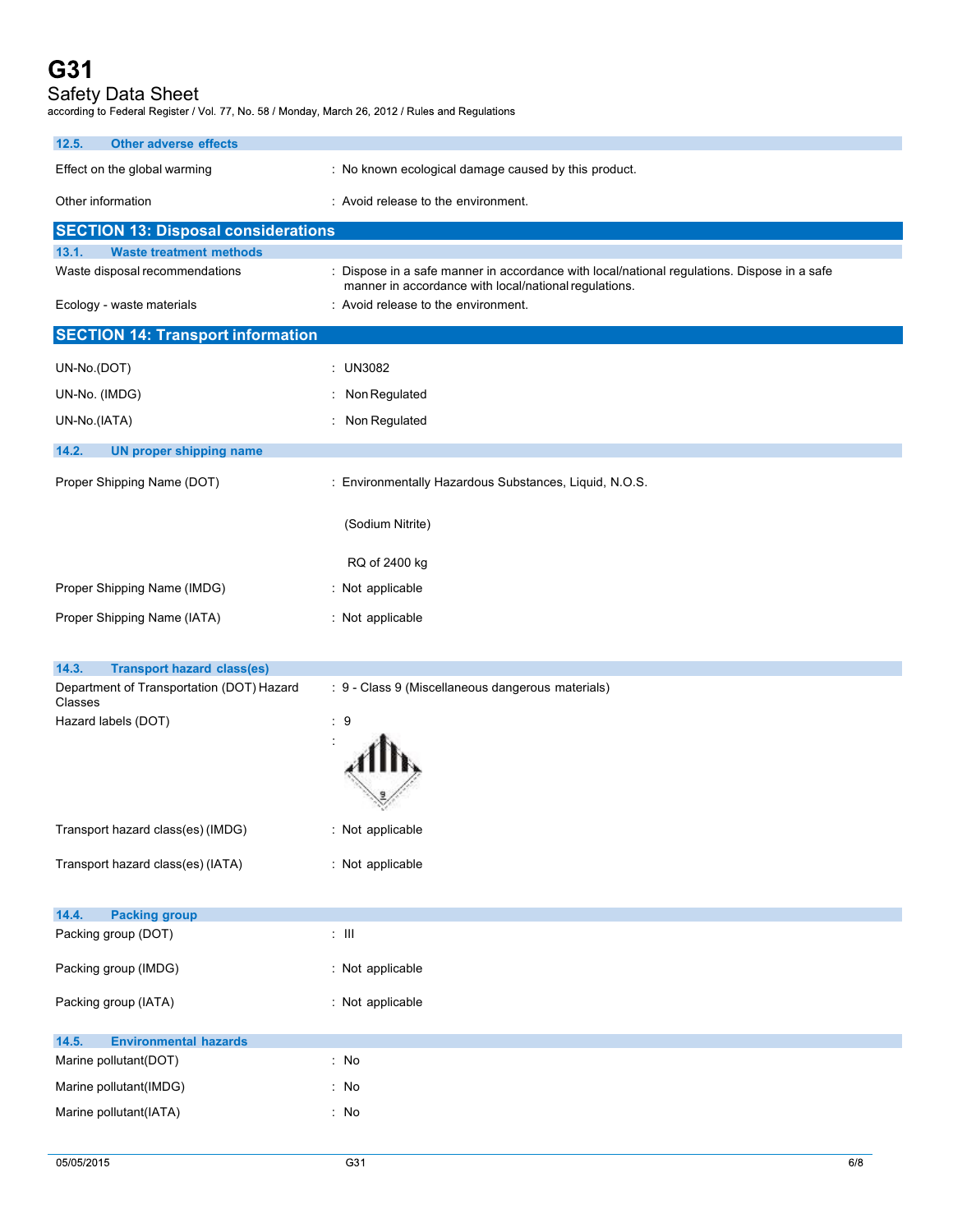Safety Data Sheet<br>according to Federal Register / Vol. 77, No. 58 / Monday, March 26, 2012 / Rules and Regulations

#### **SECTION 15: Regulatory information**

#### **15.1. US Federal regulations**

All components of this product are listed, or excluded from listing, on the United States Environmental Protection Agency Toxic Substances Control Act (TSCA) inventory

Chemical(s) subject to the reporting requirements of Section 313 or Title III of the Superfund Amendments and Reauthorization Act (SARA) of 1986 and 40 CFR Part 372.

| $\overline{\phantom{0}}$<br>Nitrite<br>dium | יכםי<br>. AS<br>-NO<br>JU-'<br>,,,,,<br>-<br>. |  |
|---------------------------------------------|------------------------------------------------|--|
|                                             |                                                |  |

| Phenolphthalein (77-09-8)                |      |  |
|------------------------------------------|------|--|
| Listed on United States SARA Section 313 |      |  |
| SARA Section 313 - Emission Reporting    | 0.1% |  |
|                                          |      |  |

| <b>Sodium Nitrite (7632-00-0)</b>        |                                                                                                                     |  |
|------------------------------------------|---------------------------------------------------------------------------------------------------------------------|--|
| Listed on United States SARA Section 313 |                                                                                                                     |  |
| EPA TSCA Regulatory Flag                 | $\,^{\prime}$ S - S - indicates a substance that is identified in a proposed or final Significant New Uses<br>Rule. |  |
| SARA Section 313 - Emission Reporting    | $1.0\%$                                                                                                             |  |

#### **15.2. International regulations**

#### **CANADA**

| Disodium tetraborate, anhydrous (1330-43-4)          |  |  |  |
|------------------------------------------------------|--|--|--|
| Listed on the Canadian DSL (Domestic Sustances List) |  |  |  |
| Sodium Mercaptobenzothiazole (2492-26-4)             |  |  |  |
| Listed on the Canadian DSL (Domestic Sustances List) |  |  |  |
| Sodium Nitrite (7632-00-0)                           |  |  |  |
| Listed on the Canadian DSL (Domestic Sustances List) |  |  |  |

#### **15.3. US State regulations**

California Proposition 65 - This product contains, or may contain, trace quantities of a substance(s) known to the state of California to cause cancer and/or reproductive toxicity

| Phenolphthalein (77-09-8)                                   |                                                                   |                                                                              |                                                                            |                                      |
|-------------------------------------------------------------|-------------------------------------------------------------------|------------------------------------------------------------------------------|----------------------------------------------------------------------------|--------------------------------------|
| U.S. - California -<br>Proposition 65 -<br>Carcinogens List | U.S. - California -<br>Proposition 65 -<br>Developmental Toxicity | U.S. - California -<br>Proposition 65 -<br>Reproductive Toxicity -<br>Female | U.S. - California -<br>Proposition 65 -<br>Reproductive Toxicity -<br>Male | No significance risk level<br>(NSRL) |
| Yes                                                         | No                                                                | No                                                                           | No                                                                         |                                      |

### **SECTION 16: Other information**

Other information in the set of the set of the set of the set of the set of the set of the set of the set of the set of the set of the set of the set of the set of the set of the set of the set of the set of the set of the

Full text of H-phrases::

| Acute Tox. 3 (Oral) | Acute toxicity (oral), Category 3                               |
|---------------------|-----------------------------------------------------------------|
| Acute Tox. 4 (Oral) | Acute toxicity (oral), Category 4                               |
| Aquatic Acute 1     | Hazardous to the aquatic environment - Acute Hazard, Category 1 |
| Aquatic Acute 2     | Hazardous to the aquatic environment - Acute Hazard, Category 2 |
| Aquatic Acute 3     | Hazardous to the aquatic environment - Acute Hazard, Category 3 |
| Ox. Sol. 3          | Oxidizing Solids, Category 3                                    |
| Repr. 1B            | Reproductive toxicity, Category 1B                              |
| H <sub>272</sub>    | May intensify fire; oxidizer                                    |
| H301                | Toxic if swallowed                                              |
| H302                | Harmful if swallowed                                            |
| H360                | May damage fertility or the unborn child                        |
| H400                | Very toxic to aquatic life                                      |
| H401                | Toxic to aquatic life                                           |
| H402                | Harmful to aquatic life                                         |